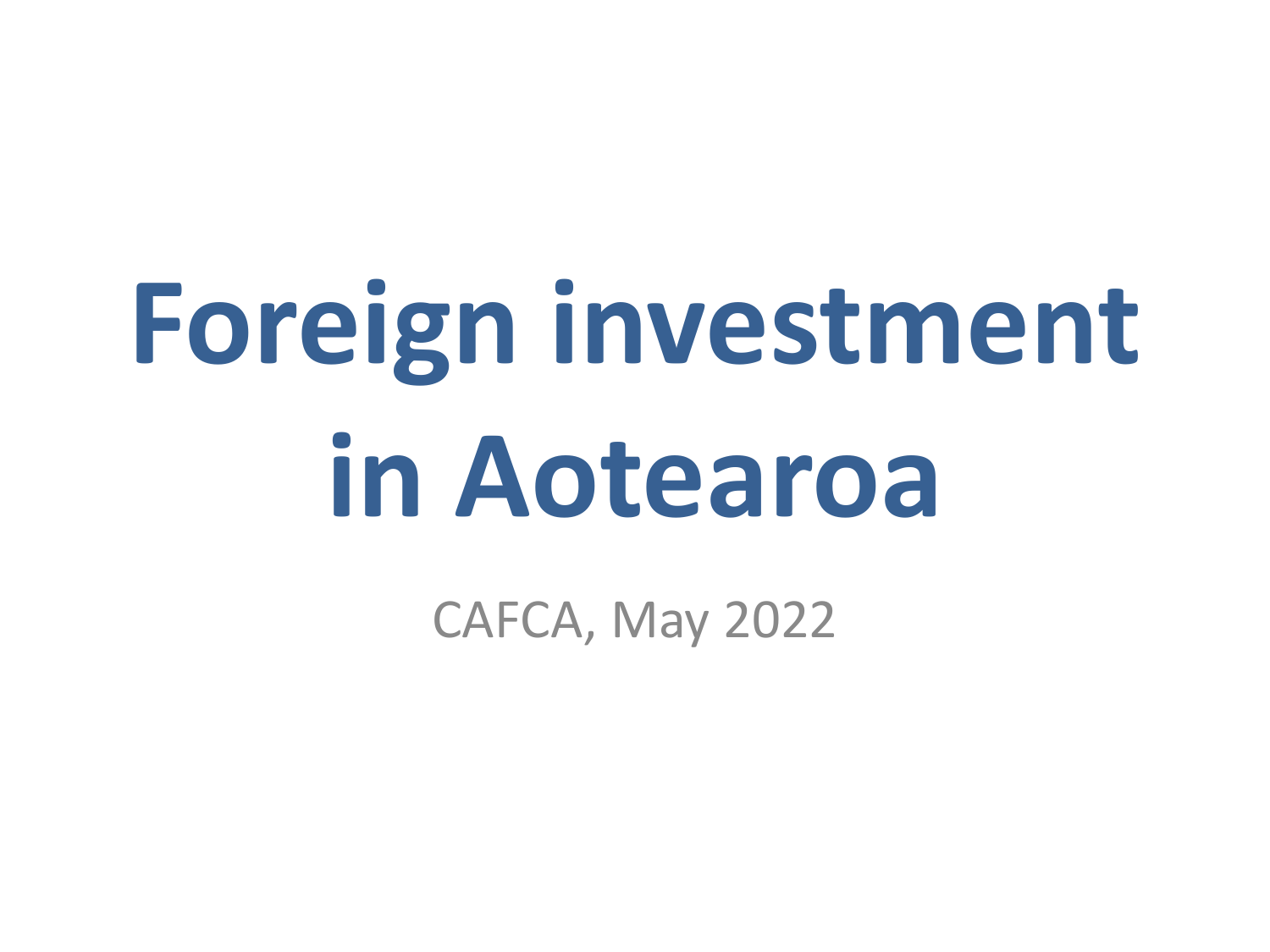#### **Extent of Foreign Direct Investment in New Zealand**



*Source: International Investment Position, National Accounts - Statistics New Zealand*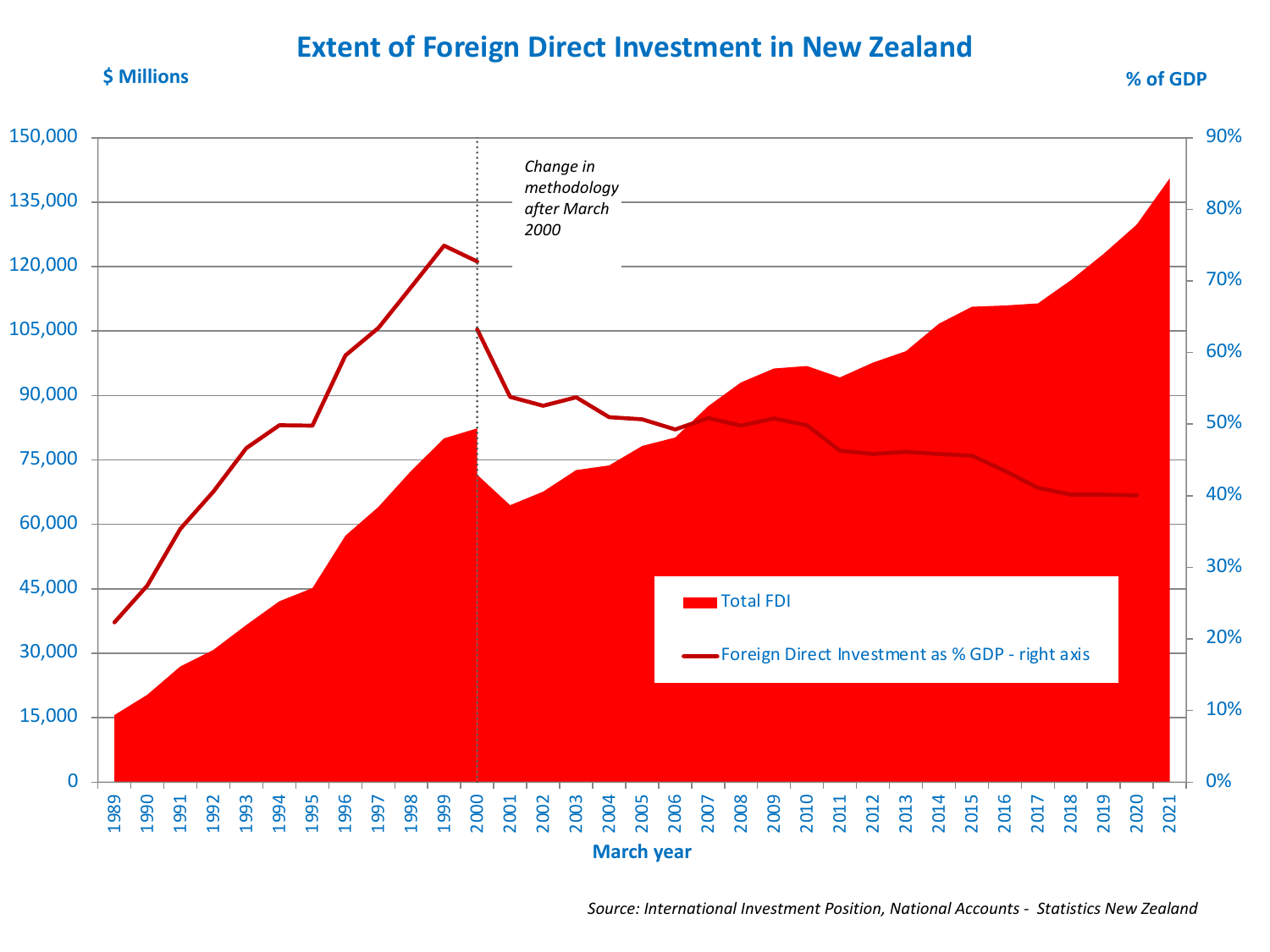## **Overseas ownership of shares listed on the New Zealand share market**

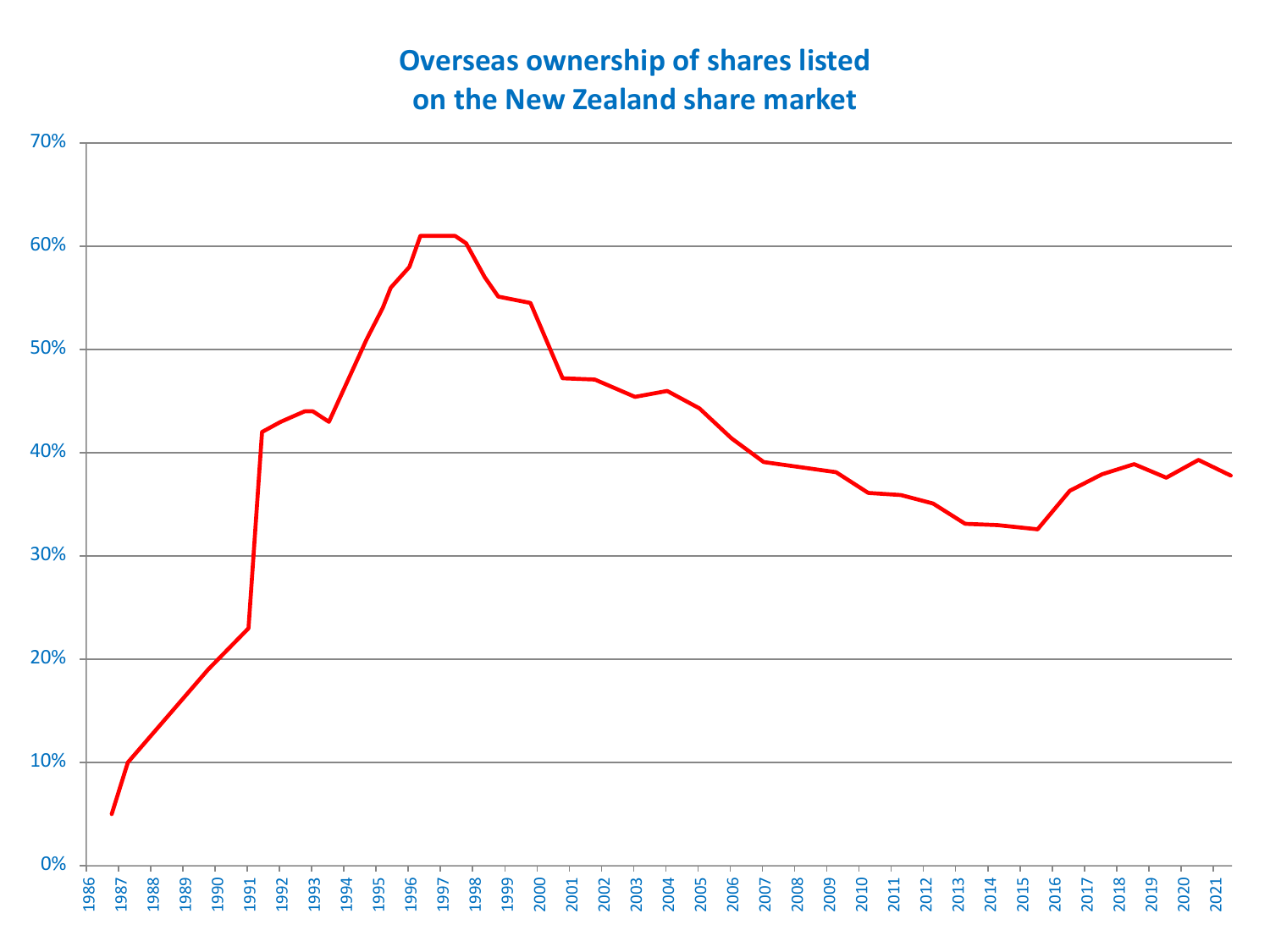## **Foreign direct and portfolio equity investment in New Zealand compared to value of all local equity**



*Source: Statistics New Zealand Annual Balance Sheets (Provisional)*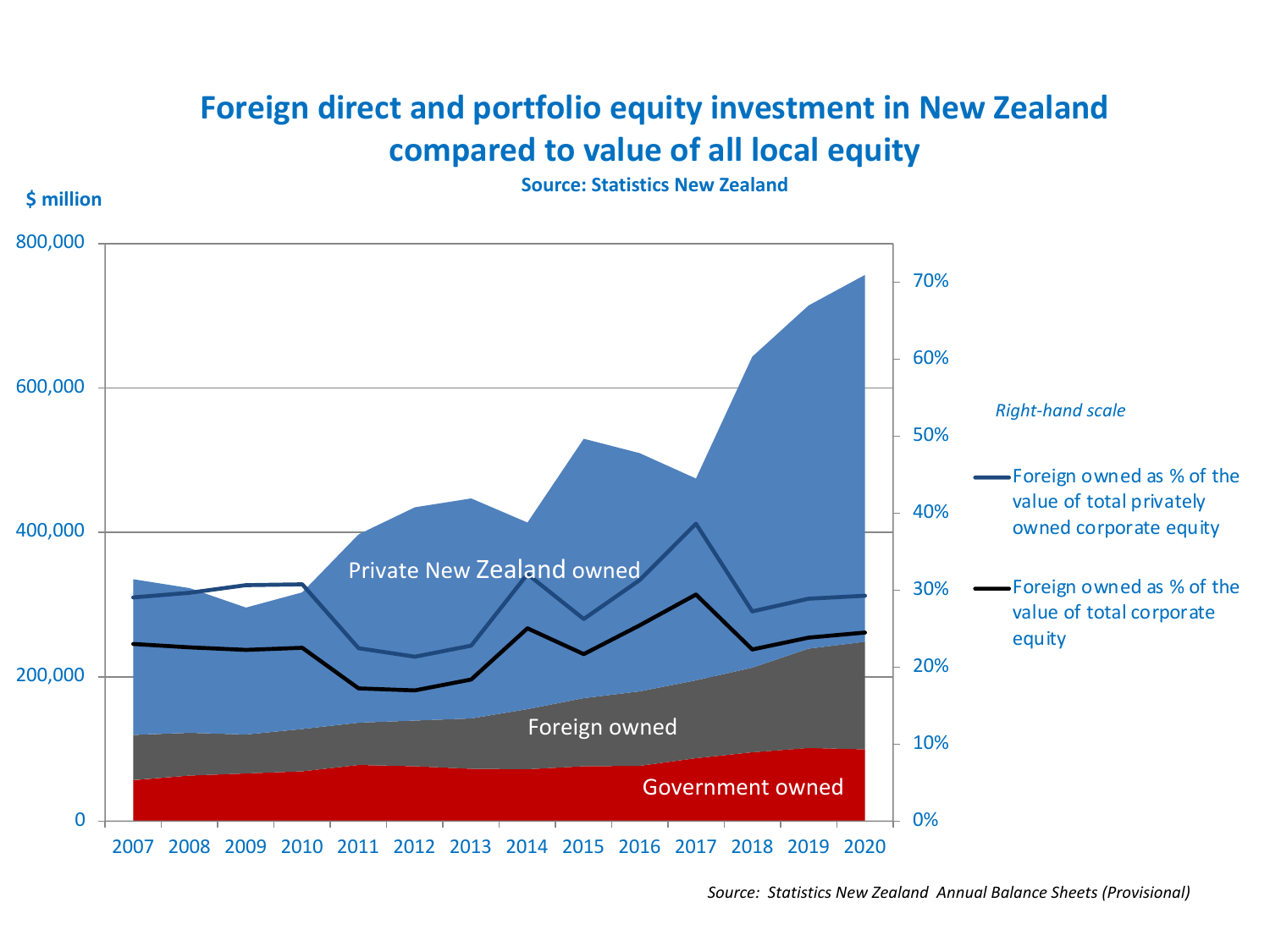### **New Zealand's wealth**



Market value as percent of GDP

*Source: Statistics New Zealand, Annual Balance Sheets (Provisional)*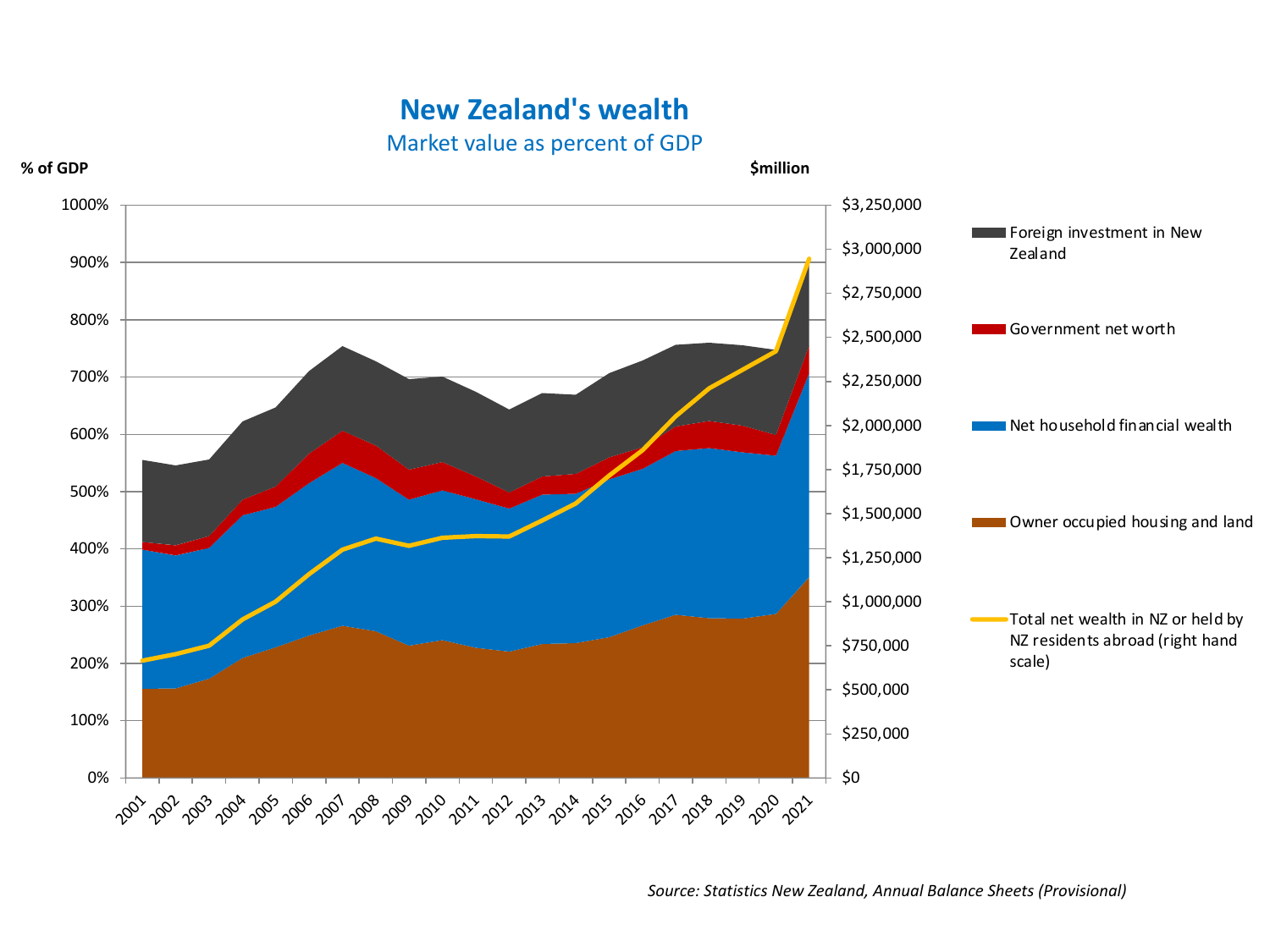#### **Value and numbers of overseas investments approved Source: OIO**



*Source: Overseas Investment Commission and Overseas Investment Office*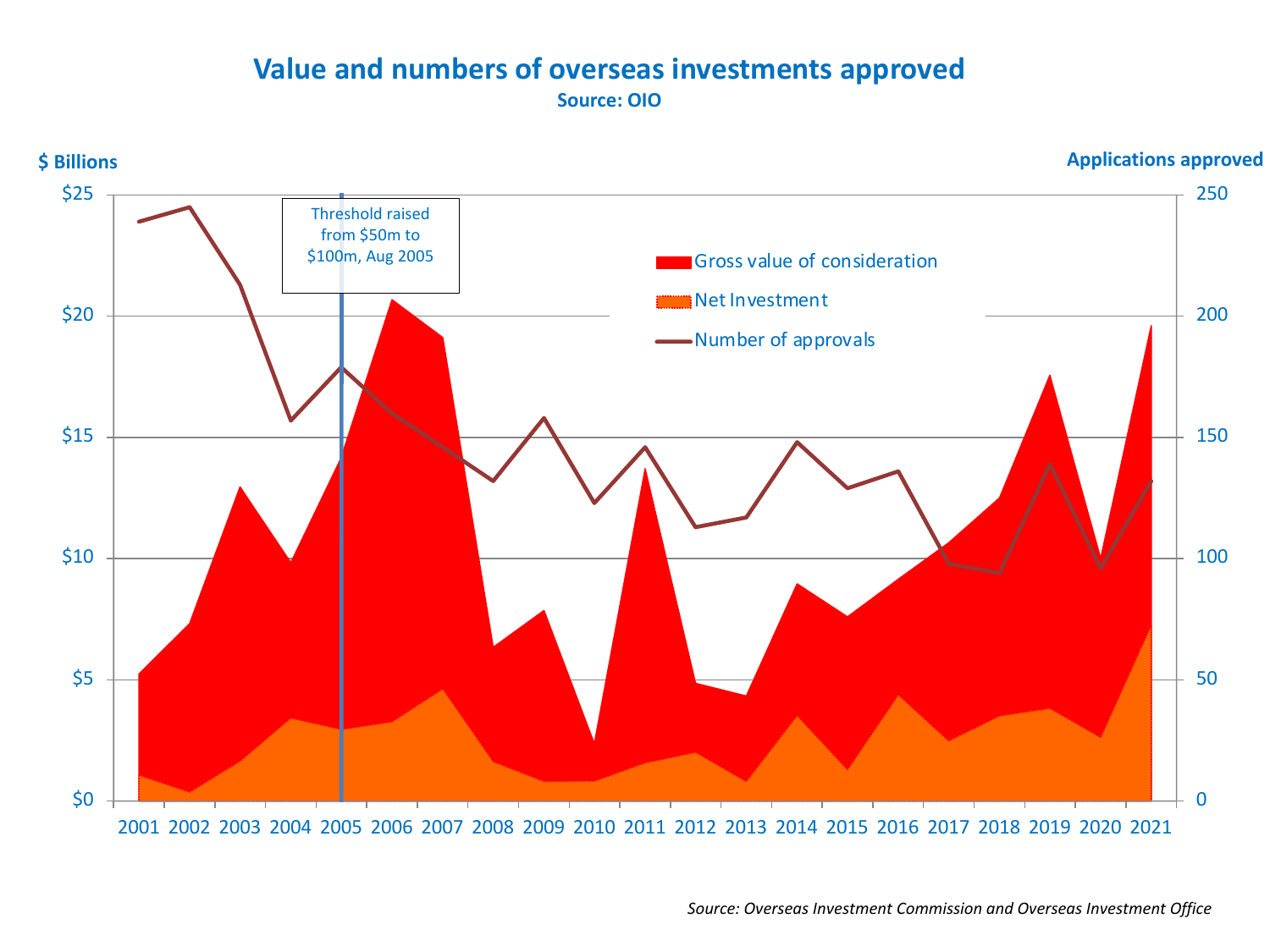# **Land sales to overseas investors approved since 2001**

**Source: OIO**

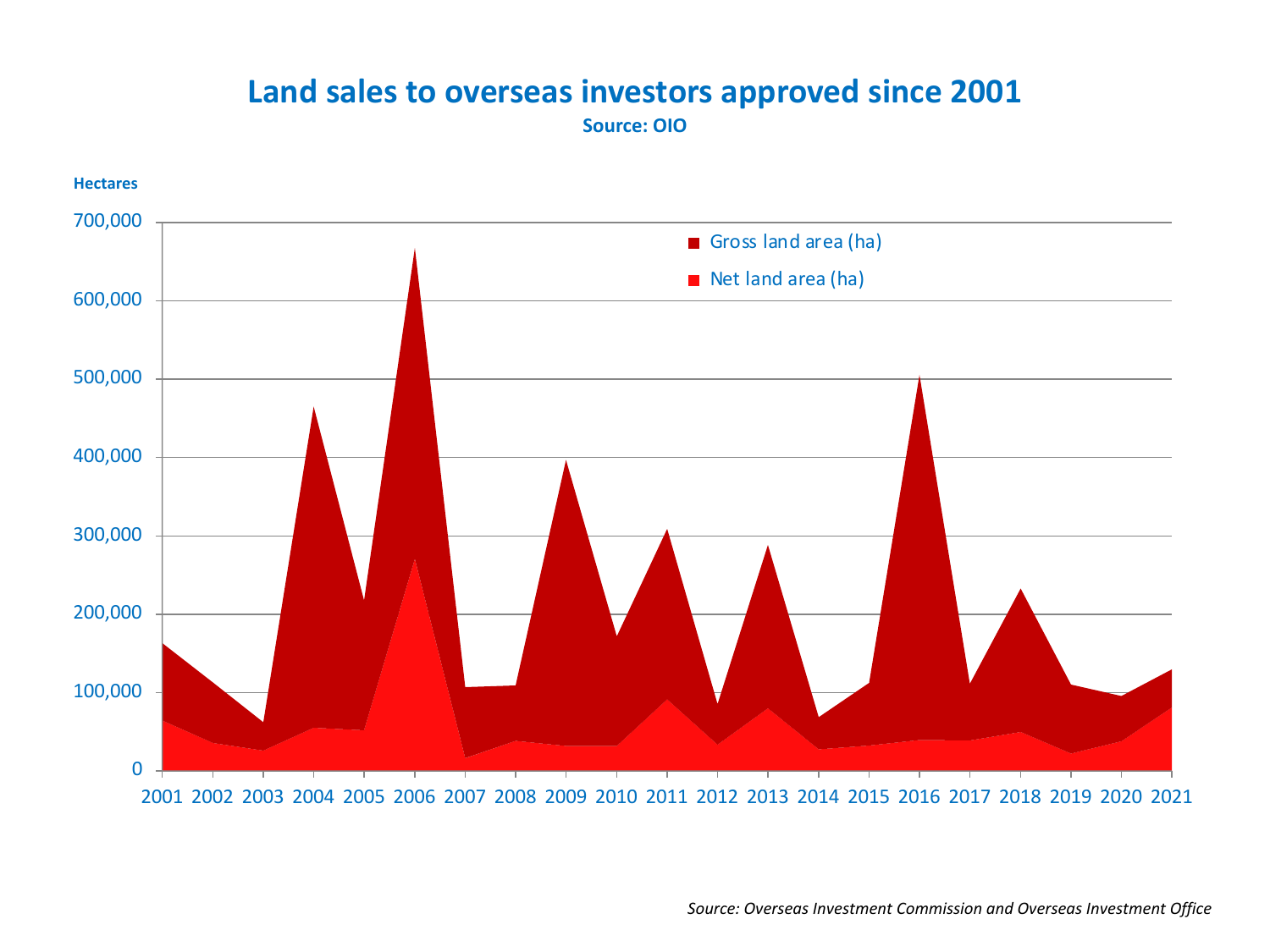## **Annual sales of interests in land approved by OIO compared to total land for farming**

Average hectares per year as a percentage of total land for farming Sources: OIO, Stats NZ

Freehold  $\blacksquare$  Other interests (e.g. leases, cutting rights)

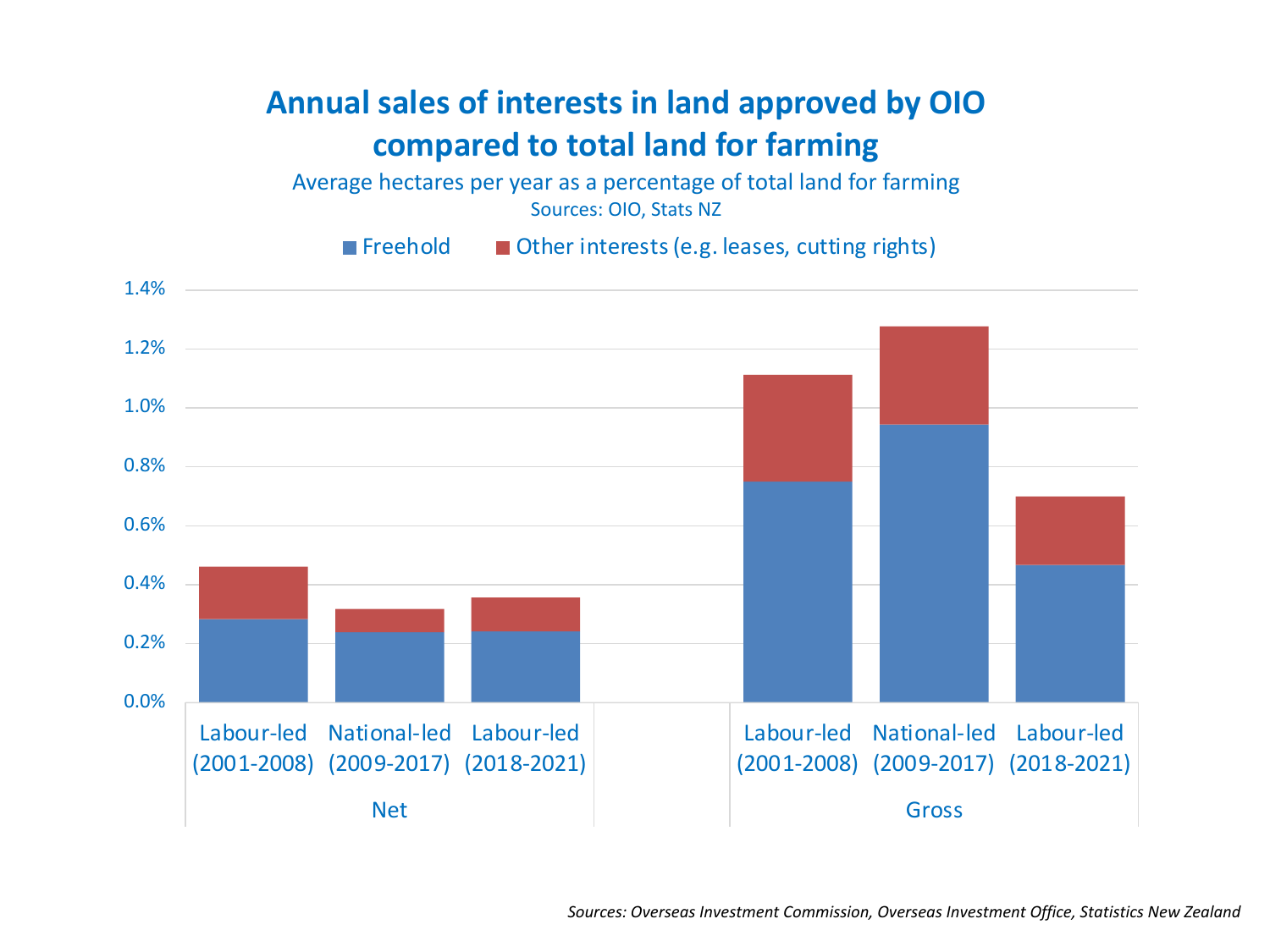## **Estimated overseas ownership of farmland**

**At least 8.7% of land under farming or 1.3 million hectares**



*Source: Calculations by Bill Rosenberg using data from Overseas Investment Commission and Overseas Investment Office and Statistics New Zealand*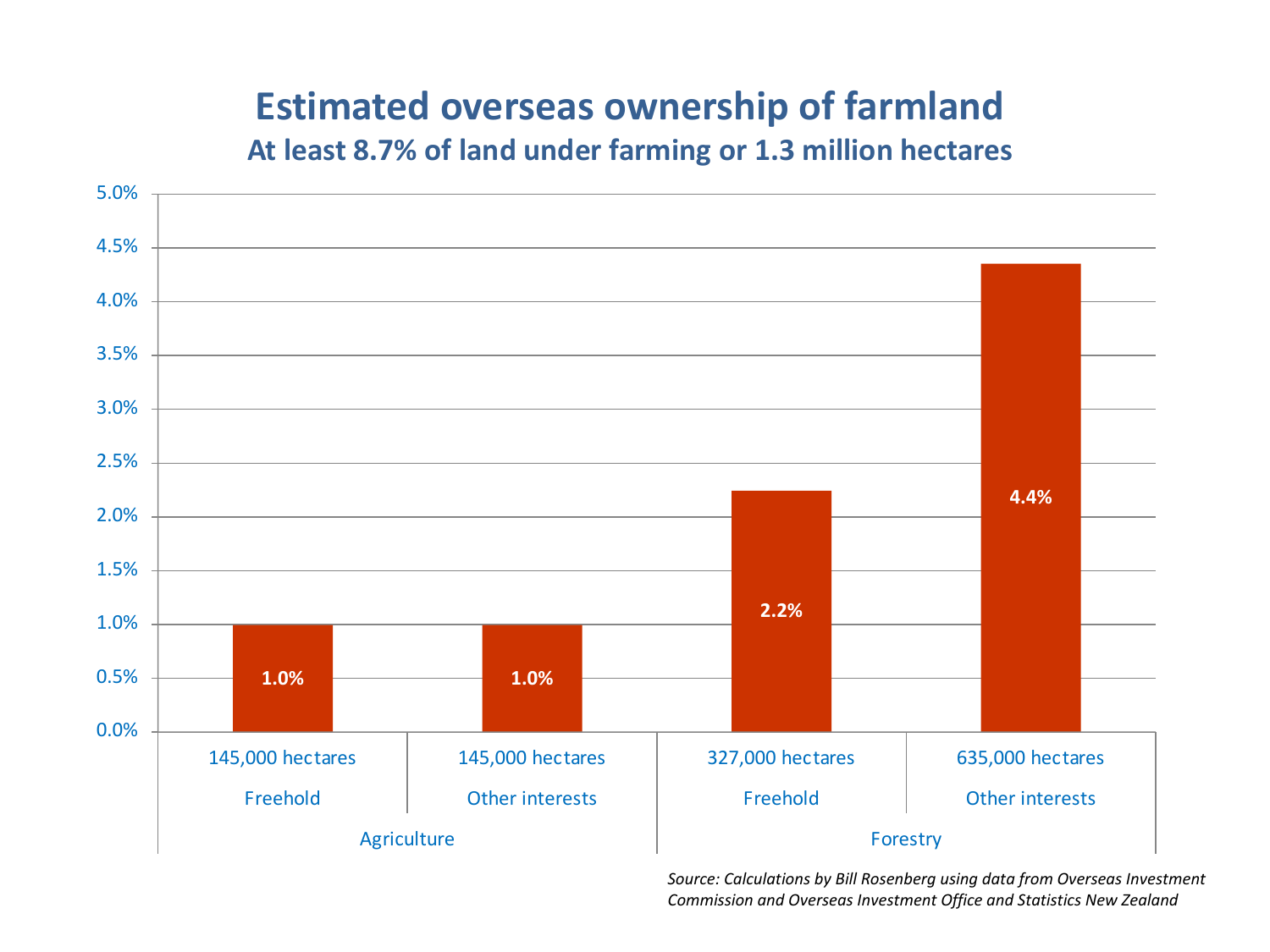#### **Overseas ownership of New Zealand companies by country (\$ million) May 2022**

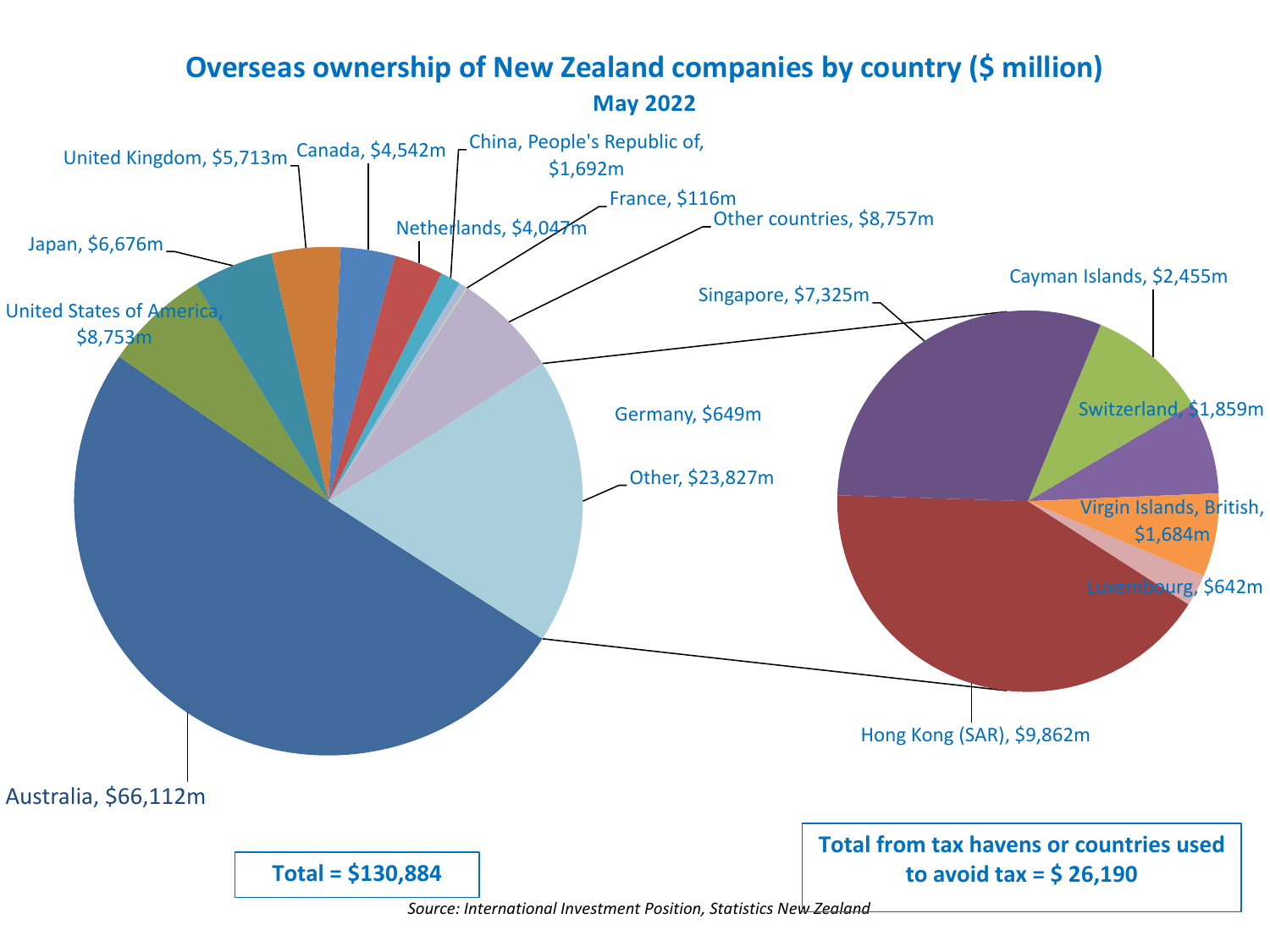

### **Overseas ownership of New Zealand companies by industry**

*Source: International Investment Position, Statistics New Zealand*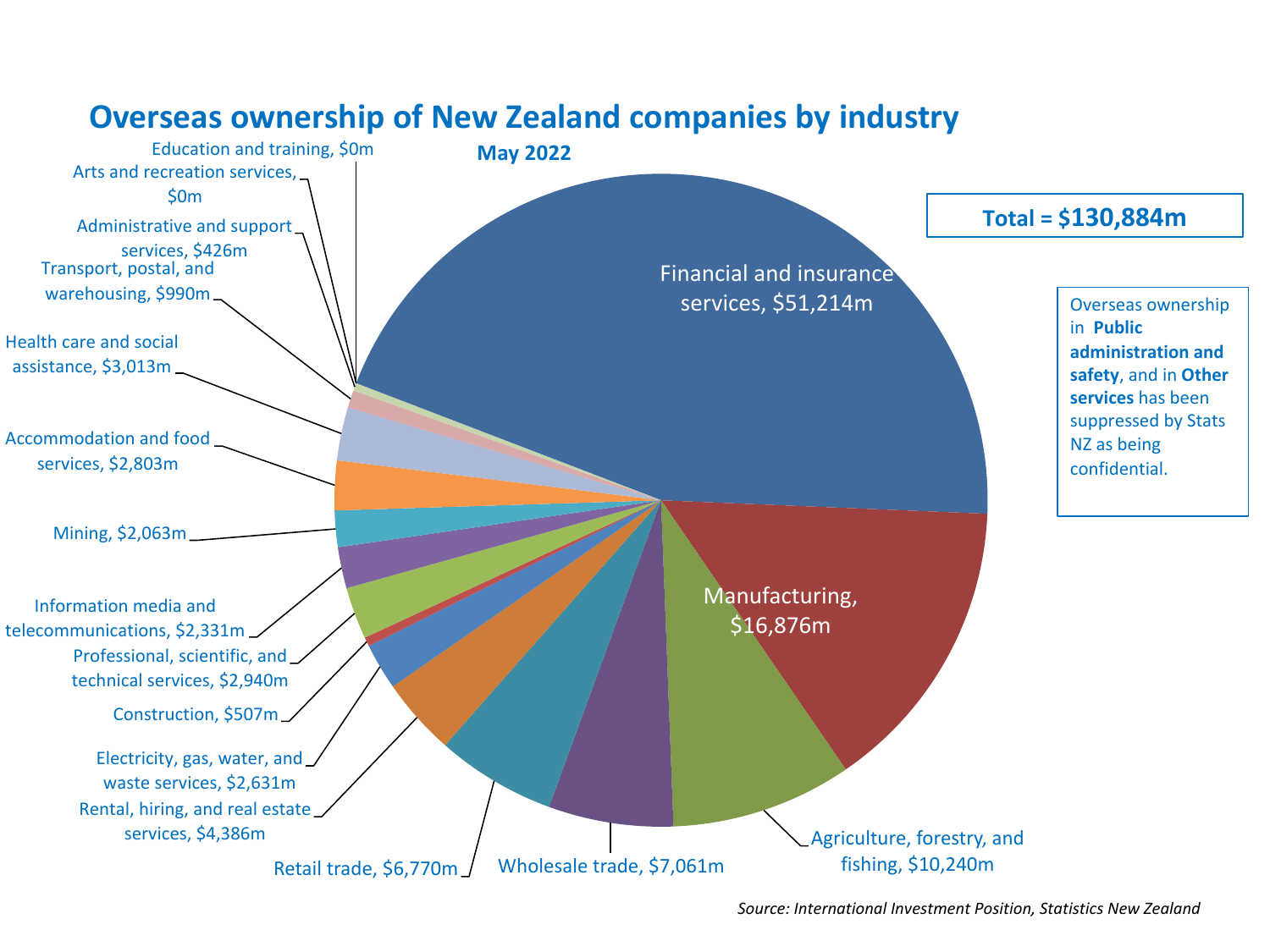

*Sources: Balance of Payments: primary income, and Key Statistics Table 7.04 - Value of principal exports - Statistics New Zealand*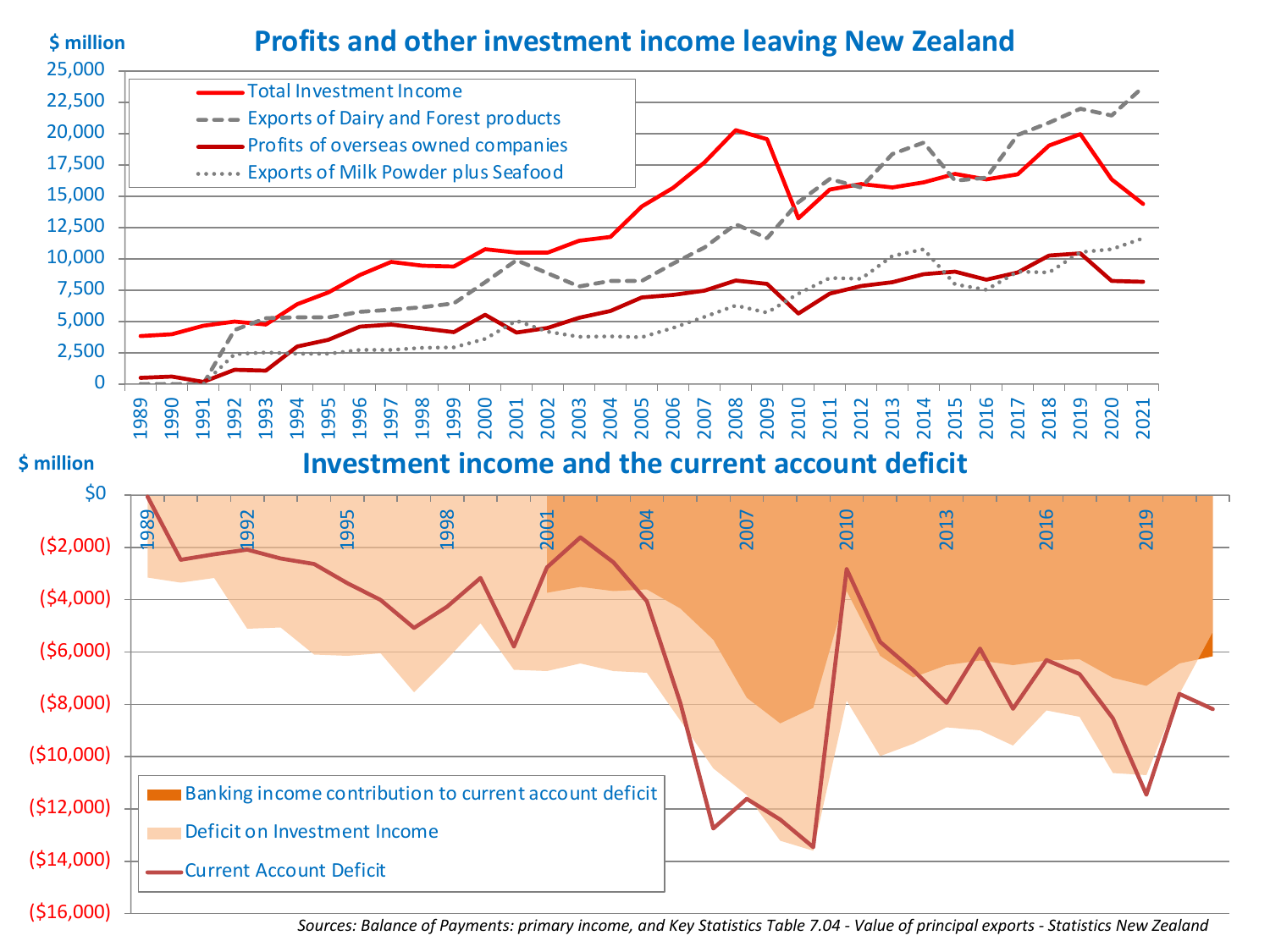## **Employment by overseas companies in New Zealand**



*Source: Business demography statistics, Statistics New Zealand*